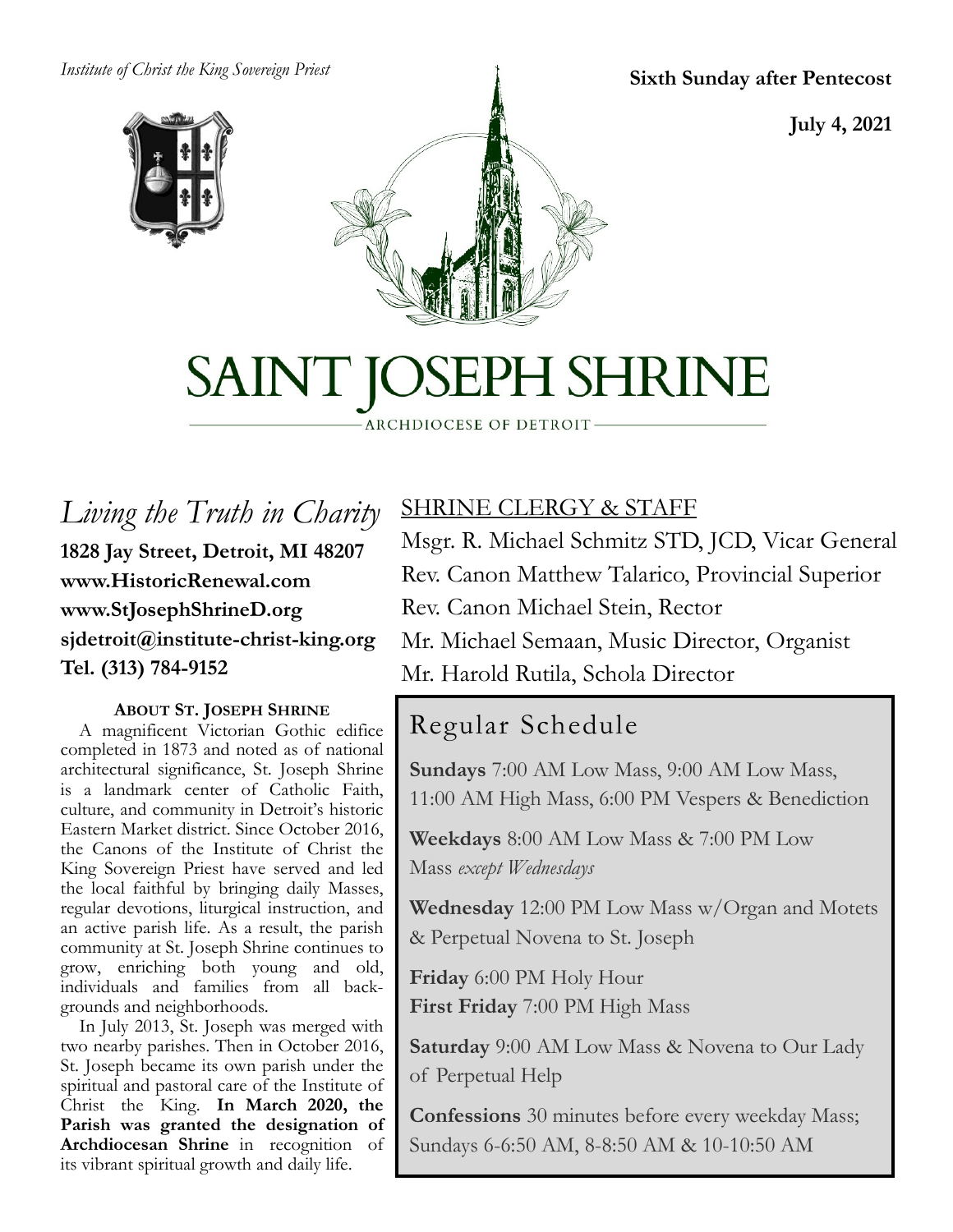| Liturgical Calendar                               |                                                                                  |
|---------------------------------------------------|----------------------------------------------------------------------------------|
| Sunday, July 4, Sixth Sunday after Pentecost      |                                                                                  |
| 7AM Low Mass                                      | Guadiana family                                                                  |
|                                                   | 9AM Low Mass w/organ <b>+Charles Shermetaro,</b> requested by Suzanne Shermetaro |
| 11AM High Mass                                    | Pro Populo                                                                       |
|                                                   | <b>EXCEPTIONALLY NO PUBLIC VESPERS</b> due to Canons' travels                    |
|                                                   | Monday, July 5, Saint Anthony-Mary Zaccaria, Confessor                           |
| 8AM Low Mass                                      | † John Parthum, Sr., requested by Julie Parthum                                  |
| 7PM Low Mass                                      | Elise Tomaszewski, requested by Henry Tomaszewski                                |
| Tuesday, July 6, Feria, Votive Mass of the Angels |                                                                                  |
| <b>8AM Low Mass</b>                               | <b>Alan Hoger,</b> requested by the Coyros                                       |
| 7PM Low Mass                                      | Joseph Michael Collins, requested by Deidre Collins                              |
|                                                   | Wednesday, July 7, Saints Cyril and Methodius, <i>Bishops &amp; Confessors</i>   |
| 12 Noon Low Mass & Novena Devotions               | <b>St. Joseph Confraternity</b>                                                  |
|                                                   | Thursday, July 8, Saint Elizabeth of Portugal, Queen & Widow                     |
| 8AM Low Mass                                      | <b>Denise Brandt, requested by Dan Brandt</b>                                    |
| 7PM Low Mass                                      | <b>Danuta Choma, requested by Alina Zielonka</b>                                 |
|                                                   | Friday, July 9, Feria, Votive Mass of the Sacred Heart                           |
| <b>8AM Low Mass</b>                               | <b>Charles Patrick Pearson, requested by Catherine Pearson</b>                   |
| 7PM Low Mass                                      | <b>Children</b> , requested by the Laabs                                         |
|                                                   | Sat, July 10, Seven Brothers, Martyrs & Sts Rufina & Secunda, Virgins & Martyrs  |
|                                                   | 9AM Low Mass w/ Devotions to Our Lady of Perpetual Help                          |
|                                                   | <b>The Oroshis,</b> requested by Ban Francis                                     |
|                                                   | Sunday, July 11, Seventh Sunday after Pentecost                                  |
| 7AM Low Mass                                      | <b>Tony June, requested by the Coyros</b>                                        |
| 9AM Low Mass w/organ                              | <b>James Chisholm, requested by the Morelands</b>                                |
| 11AM High Mass                                    | Pro Populo                                                                       |

FROM THE RECTOR, CANON MICHAEL STEIN Dear Shrine Faithful,

6PM Vespers & Benediction

Please offer prayers of Thanksgiving to our Heavenly Father who has now granted us 8 more priests of the Institute of Christ the King to work in His Vineyard. Truly, Deo gratias!

The more godless society becomes, the more society needs godly men. The more the world promotes lies and ugliness, the more the world needs instruments of truth and beauty. The more our nation secularizes itself, the more our nation needs the restoration of the sacred.

Let us courageously and perseveringly lead liturgical lives. That is the only true source of cultural transformation. *Ite ad Joseph!* 

#### **<sup>S</sup> <sup>e</sup> rv er <sup>S</sup> <sup>c</sup> he du le**

**Sunday, July 11, Seventh after Pentecost 7AM Low Mass** *as available* **9AM Low Mass w/organ** C1: Thomas Skinner C<sub>2</sub>: John Sadowski **11AM High Mass** C: John Simonson hur: Thomas Ohotnicky C1: Aaron Marshall C<sub>2</sub>: Jude McGeorge rucifer: Oliver Smith

**Sunday, July 18, Eighth after Pentecost 7AM Low Mass** *as available* **9AM Low Mass w/organ** C1: Thomas Skinner C2: Maximillian Skinner **11AM High Mass** C: Eric Kash nur: Peyton Smith C1: Gabriel Ang C2: Luke Chisholm rucifer: Patrick Ohotnicky

#### **Usher Schedule**

**Sunday, July 11, Seventh after Pentecost 7AM Low Mass** – *Laabs & Kyle Gregory* **9AM Low Mass w/organ** Matt Langenderfer Brian Carey - Don Sadowski **11AM High Mass** - Ismael Lebron - Anthony Russo - Steven Graham - David Oroshi - Jonathan Benefiel **Sunday, July 18, Eighth after Pentecost 7AM Low Mass**  $-$  *Laabs*  $e^x$ *Kyle Gregory* **9AM Low Mass w/organ** - Matt Langenderfer

- Brian Carey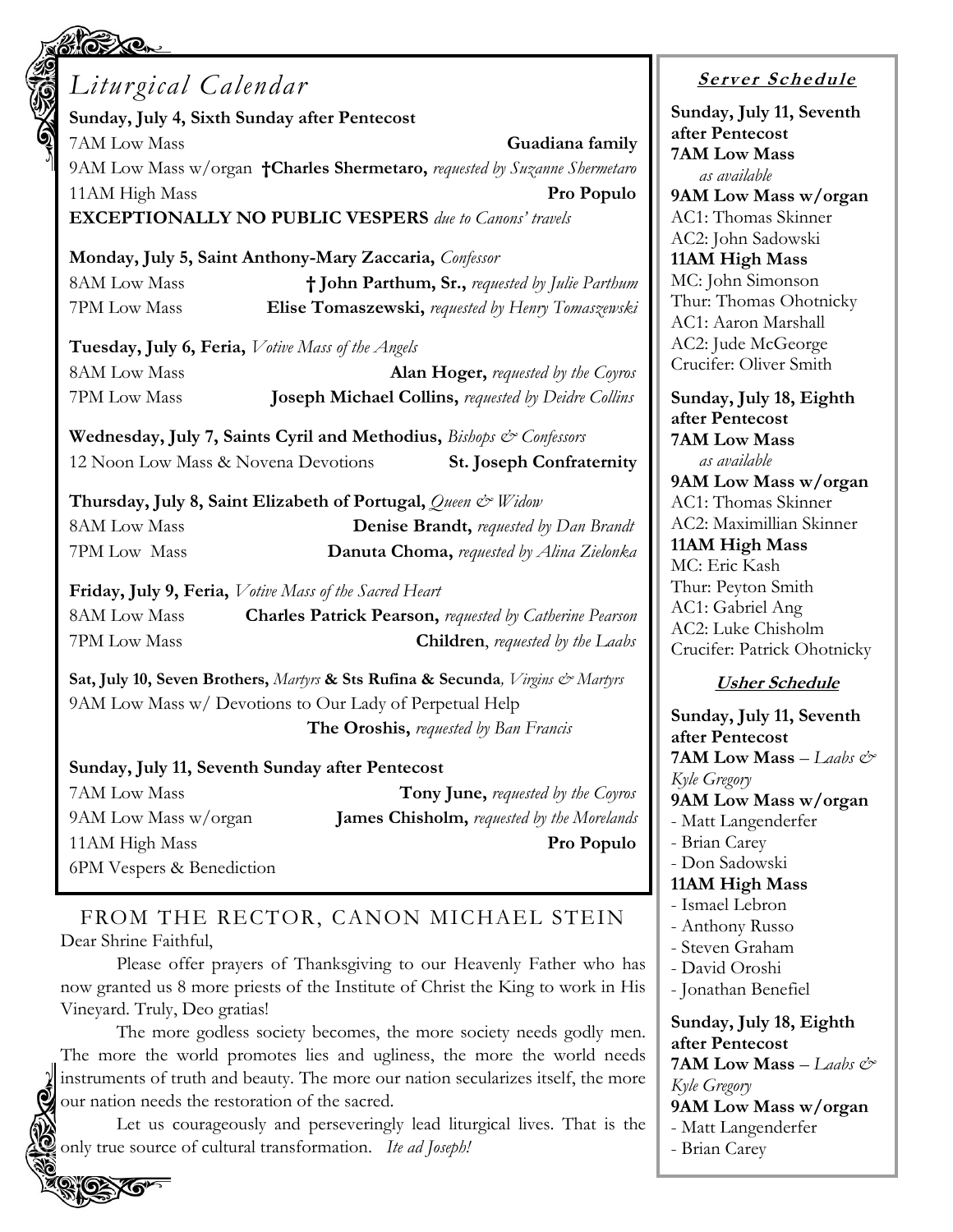

#### *Prayer to St. Joseph by St. Francis de Sales* **Historic Renewal Campaign Prayer**

Glorious St. Joseph, spouse of Mary, grant us thy paternal protection, we beseech thee by the heart of Jesus Christ. O thou, whose power extends to all our necessities and can render possible for us the most impossible things, open thy fatherly eyes to the needs of thy children. In the trouble and distress which afflicts us, we confidently have recourse to thee. Deign to take under thy charitable charge this important and difficult matter, cause of our worries. Make its happy outcome be for God's glory and for the good of His devoted servants. Amen.

#### **2021 CANTATIO SCHEDULE - 11AM HIGH MASS**

**Sunday, July 11**: *Missa Salve Regina* – J.G.E. Stehle, *Crucifixus* – J. S. Bach, Michael Thomas, Guest Soloist **Sunday, July 25**: *Deuxième Messe* – Charles Gounod, *Jubilate Deo* – Wolfgang Amadeus Mozart, *Jesu dulcis memoria* – Tomás Luis de Victoria

**Sunday, August 8**: *Deuxième Messe* – Charles Gounod, *Juravit Dominus* – Calvert Shenk, *O Salutaris Hostia* – Charles Gounod

**Sunday, August 15**: *Missa Salve Regina* – J.G.E. Stehle, *Ave Maria* – Franz Biebl, *Magnificat* – Madruga **Sunday, August 29**: *Missa Dominicalis quinta in honorem St. Joseph* – Ignaz Mitterer, *Magne Joseph* – Processional Hymn, *Beati mortui* – Felix Mendelssohn, *Beatus vir* – Zdenek Fibich, *Hallelujah Chorus* – Ludwig van Beethoven

#### **Handmaid Veils for Sale in our Social Hall**

Purchase a beautiful veil from **Handmaid Veils** and support St. Joseph Shrine. 15% of purchase price donated to the Historic Renewal Campaign.

> **Historic Renewal Update** *www.HistoricRenewal.com*

**SAINT JOSEPH CONFRATERNITY ENROLLMENT** Enroll your loved ones in the *Saint Joseph Confraternity*  for one year of Masses said at 12 noon every Wednesday (52 Masses). All intentions given now will be said until March 19 next year. Enrollment forms available online and in the vestibule.

#### **Calendar of Events**

**Sunday, July 11,** 11AM High Mass sung by St. Joseph Shrine Summer Men's Chorus **Cantatio:** *Missa Salve Regina* – J.G.E. Stehle, *Crucifixus* – J. S. Bach, Michael Thomas, Guest Soloist.

**Sunday, July 18,** Brown Scapular blessing and enrollment. *After each Mass*.

**Also on Sunday, July 18,** First Shrine picnic of the summer at Matthew C. Patterson Park (16096 Essex Ave, Grosse Pointe Park, MI 48230, password for entry: *Shrine Picnic*) after 11AM High Mass. We will celebrate the Canons' ordination anniversaries. There will be a farewell reception for the candidates.

**Sunday, July 25,** 11AM High Mass sung by St. Joseph Shrine Summer Men's Chorus - **Cantatio:** *Deuxième Messe* – Charles Gounod, *Jubilate Deo* – Wolfgang Amadeus Mozart, *Jesu dulcis memoria* – Tomás Luis de Victoria.

**Monday, July 26,** Feast of Saint Anne, Patroness of the Archdiocese and City of Detroit. 8am Low Mass, 7pm High Mass

**Sunday, August 15,** Assumption of the Blessed Virgin Mary. 11AM High Mass sung by St. Joseph Shrine Summer Men's Chorus - **Cantatio:** *Missa Salve Regina* – J.G.E. Stehle, *Ave Maria* – Franz Biebl, *Magnificat* – Madruga.

**ALSO on Sunday, August 15,** Second Shrine picnic of the summer at Matthew C. Patterson Park (16096 Essex Ave, Grosse Pointe Park, MI 48230, password for entry: *Shrine Picnic*) after 11AM High Mass.